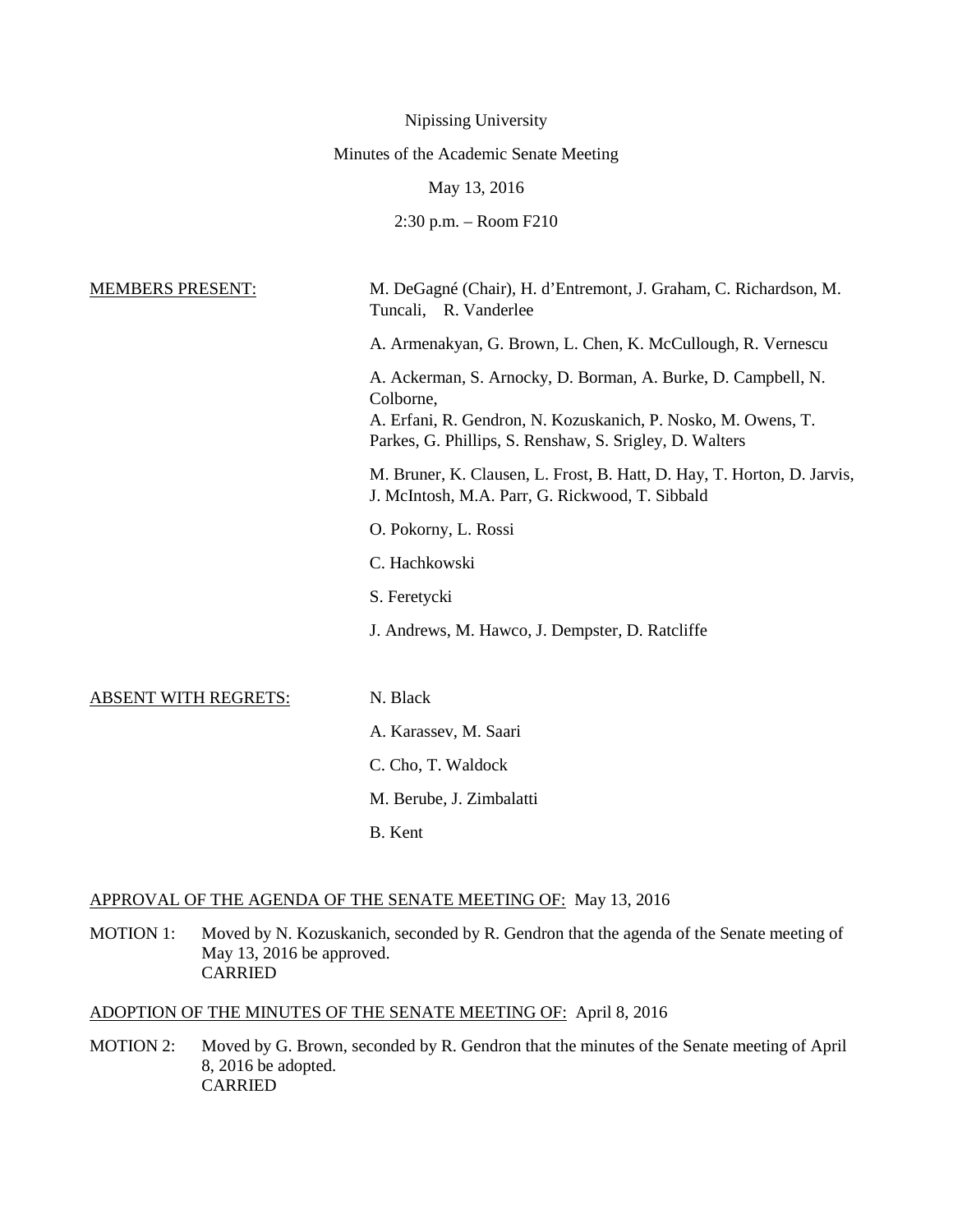#### BUSINESS ARISING FROM THE MINUTES

In regards to questions that came from the Senator Alumni Advisory Board Rep. during the February meeting of Senate, the Teaching and Learning Committee offered this response:

The Teaching & Learning Committee carefully considered the four questions from Senate. The Committee concluded that no specific instruments were put in place during or after the strike to collect such data; and the Senate Committee on Teaching & Learning does not have the capacity, mandate or resources to answer such questions.

The PPC motions were discussed and a request was made for clarification regarding what Senate is approving given that the Final Assessment Reports contain responses from external reviewers. The Provost advised that it is an IQAP requirement that the Final Assessment Report be approved by Senate. The key part of the report is the PPC recommendation. The report is presented to and voted on by Senate. Reports are provided so that they can be carefully read and questions can be asked. The Provost advised that PPC as the planning body of Senate takes all of the information provided into consideration. It was suggested that the wording of the motions could be clearer.

As a follow up from the April Senate meeting the Provost read a response from the Director of Facilities and advised that the policy for closure due to weather conditions is posted on the University website. A factor that also needs to be considered is consultation with Canadore College when decisions are made to close the Campus. The policy will be discussed again at a future meeting. A request was made that consistent communication be included in the discussion.

#### QUESTION PERIOD

A question was raised regarding the land across from the Athletic Centre and what it will be used for. The Provost advised that the University owns the property and to his knowledge there were no current plans to develop the property. Plans are in the works for the new Student Centre to be built on the corner of the land leading to the Monastery.

A request was made that the results of the voting for the PVPAR search committee be advised. The President advised that all of the appointments to the search committee have not yet been made. Senator Horton advised that the Senior Academic Appointment Policy on the Board of Governors website indicates that the elected names cannot be published until all of the appointments have been completed. It was suggested that it would be helpful to move this process along so that nominated individuals not elected to that committee can put their names forward for other committees.

MOTION 3: Moved by R. Gendron, seconded by T. Horton that Senate move in camera so that a question could be asked. CARRIED

#### REPORTS of STANDING COMMITTEES and FACULTY or UNIVERSITY COUNCILS

## **SENATE EXECUTIVE COMMITTEE**

MOTION 4: Moved by H. d'Entremont, seconded by L. Frost that Senate receive the Report of the Senate Executive Committee dated May 5, 2016. CARRIED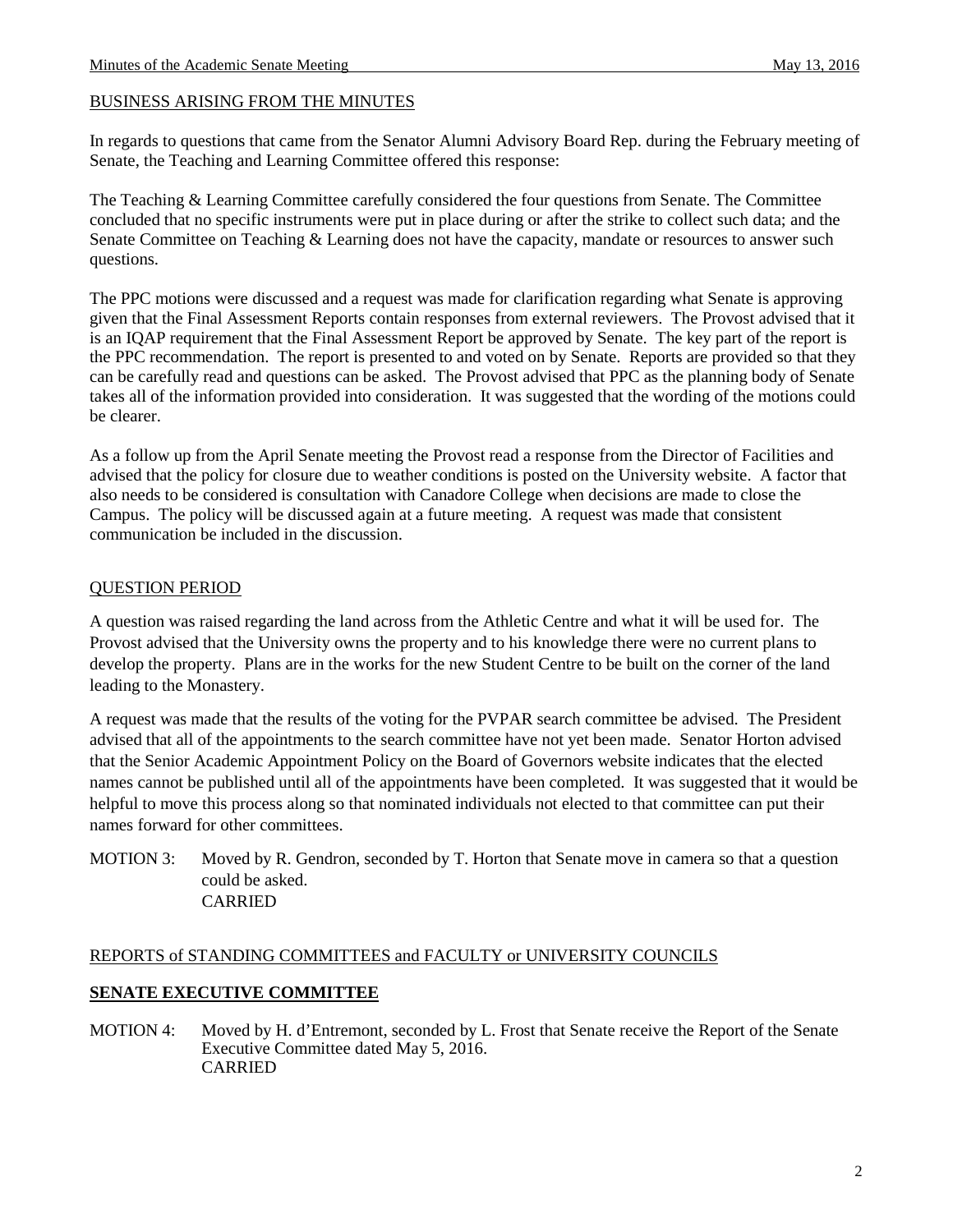## **UNDERGRADUATE STUDIES COMMITTEE**

- MOTION 5: Moved by M. Tuncali, seconded by H. d'Entremont that the Report of the Undergraduate Studies Committee, dated April 14, 2016 be received. CARRIED
- MOTION 6: Moved by M. Tuncali, seconded by C. Richardson that the Undergraduate Studies Committee recommend to Senate that the course EDUC 1545 Native Languages, Part 1 be added to the list of In-Service offerings (see descriptive data). CARRIED
- MOTIION 7: Moved by M. Tuncali, seconded by R. Vanderlee that the Undergraduate Studies Committee recommend to Senate that the BScN – SPP admission policy modification be approved. CARRIED
- MOTION 8: Moved by M. Tuncali, seconded by R. Vanderlee that the Undergraduate Studies Committee recommend to Senate that the Senate Policy on Final Grades be modified as outlined. CARRIED

## **PLANNING AND PRIORITIES COMMITTEE**

:

- MOTION 9: Moved by H. d'Entremont, seconded by M. Tuncali that the Report of the Planning and Priorities Committee dated April 22, 2016, be received. CARRIED
- MOTION 10: Moved by H. d'Entremont, seconded by M. Tuncali that Senate give approval in principle to the broad goals and objectives contained in the Strategic Enrolment Management Report prepared by Higher Education Strategy Associates (22 June 2015).

Some faculty expressed concerns regarding an increased teaching load and a risk of internationalization and did not support the broad goals and objectives in the above Motion. It was suggested that a smaller Senate Committee be struck. The Provost advised that it was premature to strike a Committee until the wishes of Senate had been heard and thought it problematic to vote down a recommendation from PPC. Another concern was expressed that the report had been generated by a third party.

S. Renshaw moved that Motion 9 be amended as follows: That Senate receive the Strategic Enrolment Management Report prepared by Higher Education Strategy Associates (22 June 2015). CARRIED (1 opposed)

MOTION 11: Moved by H. d'Entremont, seconded by M. Tuncali that Senate approve that PPC's mandate be extended to include oversight of the a Strategic Enrolment Management Plan (friendly amendment from R. Vanderlee to change "the" to "a").

> Faculty expressed concerns that PPC is not the proper body to oversee the SEM as it already has a heavy workload and membership has a turnaround every 12 months. SEM is an issue that concerns everyone. A recommendation was made for a new, different committee with a longer term and representation by faculty and students. A smaller, lighter more innovative and nimble committee would enable decisions to be made quickly with a focus on the academic side of the house. The Provost commented that the PPC is a hard working committee and the decision was unanimous to oversee the SEM. He agreed that the bylaws of many committees need to be amended so that there is more continuity. Committee members changing on a yearly basis is an inadequate way of governing our policies. He advised that the committee should be driven by Senior Academic Administrators, the Deans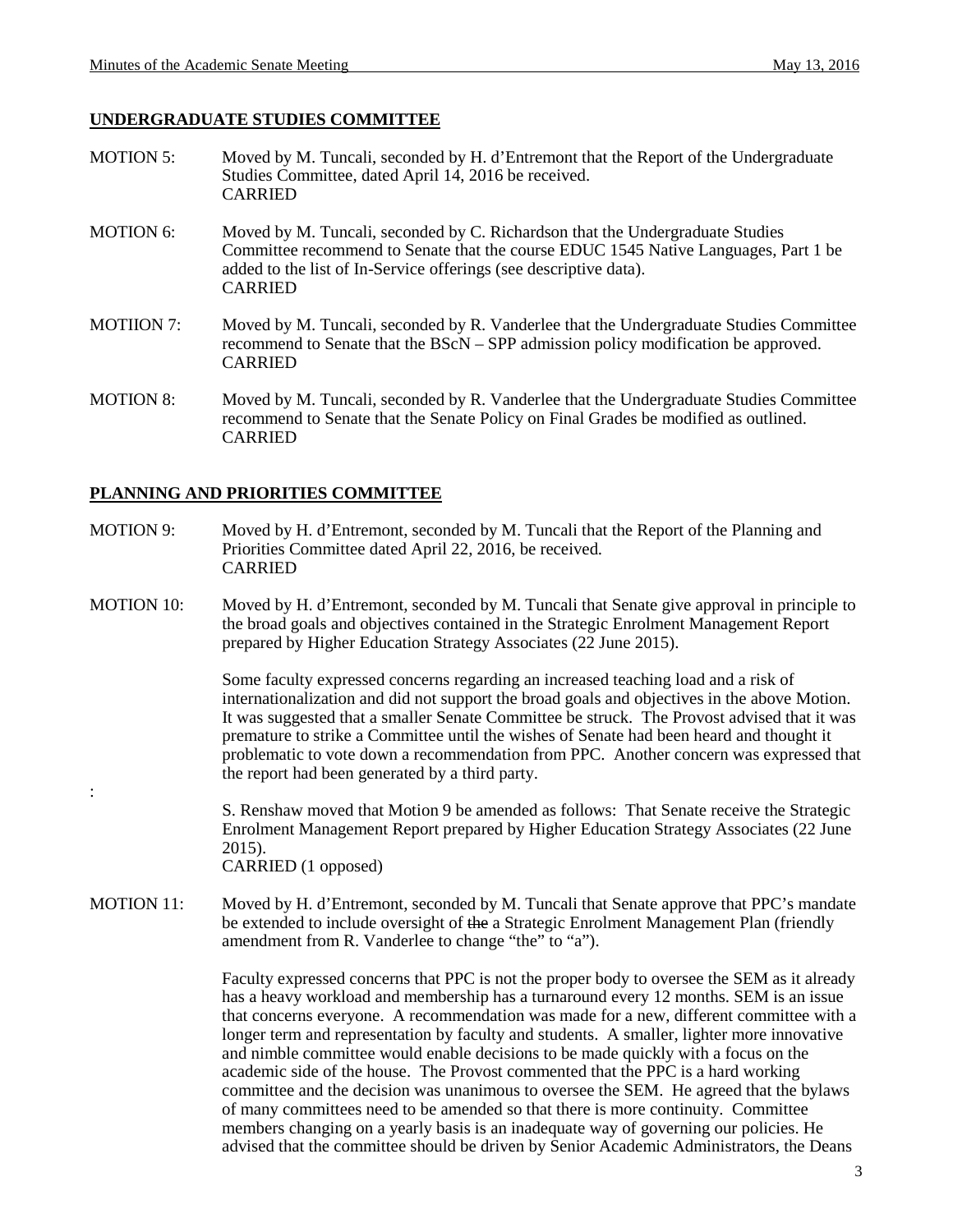and the Registrar's office. Dean Vanderlee spoke in favour of PPC's mandate being expanded to include the SEM. PPC is directed, focused and already has the structure in place. He advised that it would be redundant and expressed concerns regarding the difficulties that exist filling the committees that we currently have. Dean Tuncali advised that PPC is a committee of Senate and also supported the expansion of PPC's mandate to include the SEM.

DEFEATED

- MOTION 12: Moved by H. d'Entremont, seconded by M. Tuncali that Senate grant approval of the Stage 1 Biomedical Science Proposal as outlined in the attached document. CARRIED
- MOTION 13: Moved by H. d'Entremont, seconded by M. Tuncali that Senate grant approval of the Final Assessment Report of the Classical Studies IQAP Review, as outlined in the attached document. CARRIED
- MOTION 14: Moved by H. d'Entremont, seconded by M. Tuncali that Senate grant approval of the Final Assessment Report of the History IQAP Review, as outlined in the attached document. CARRIED
- MOTION 15: Moved by H. d'Entremont, seconded by M. Tuncali that Senate grant approval of the Final Assessment Report of the Mathematics and Computer Science IQAP Review, as outlined in the attached document. CARRIED ABSTENTION - 1
- MOTION 16: Moved by H. d'Entremont, seconded by L. Chen that Senate grant approval of the Final Assessment Report of the Native Studies IQAP Review, as outlined in the attached document. CARRIED
- MOTION 17: Moved by H. d'Entremont, seconded by M. Tuncali that Senate grant approval of the Final Assessment Report of the Social Welfare and Social Development IQAP Review, as outlined in the attached document. CARRIED

#### OTHER BUSINESS

The 2016-17 Operating Budget was distributed. The Provost advised that it will be presented to the Board on June 2. There were no changes in the funding formula of the provincial grants. A question was asked why the operating budget for the Muskoka Campus was included when the Campus is closing. The Provost advised that an MOU had been signed and that tenure and tenure-track faculty have been offered positions in North Bay therefore salaries must be included. It was noted that past budgets have included a summary page. The Provost advised that it has been a work in progress and was only recently completed. Endowments, athletic expenses and SSHRC funding were also discussed. It was noted that residence and parking services were not listed as revenue sources in the budget. The Provost advised that these two services are included in the Ancillary Budget which is not a large budget and will be presented to the Board. A concern was raised regarding a drop in the Aboriginal Initiatives operating budget. It was noted that this is important work and could impact NU. The President advised that a high percentage of the funding is from grants received. Senator Hachkowski also advised that the funding had ended for two research projects that are now finished. It was noted that the operating cost of Finance and Administration is increasing by 32%. The Provost advised that there has been a re-structuring in VP Operations and Finance. He also advised that the administrative budget is down 25%.